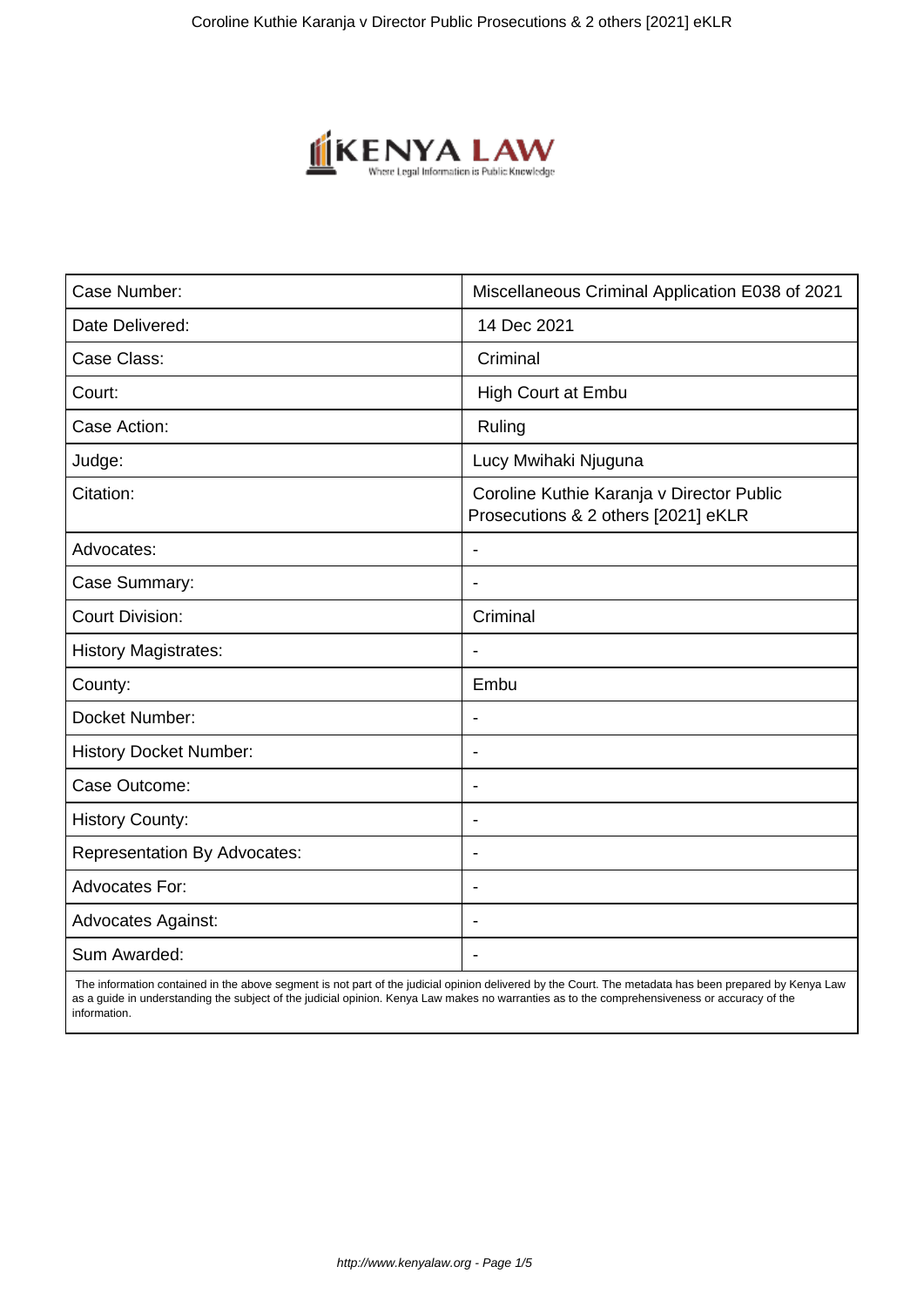# **REPUBLIC OF KENYA**

# **IN THE HIGH COURT OF KENYA AT EMBU**

# **MISC. CRIMINAL APPLICATION NO. E038 OF 2021**

**COROLINE KUTHIE KARANJA .................................................................................................APPLICANT VERSUS DIRECTOR PUBLIC PROSECUTIONS...................................................................1ST RESPONDENT DIRECTOR OF CRIMINAL INVESTIGATIONS...........................................2ND RESPONDENT INSPECTOR OF GENERAL OF POLICE.............................................................3RD RESPONDENT**

# **RULING**

**1.** Before me is the notice of motion dated the 19<sup>th</sup> day of November, 2021 expressed to be brought pursuant to Article 23 and 165(3) of the Constitution of Kenya, 2010. It seeks the following orders;

## *1) Spent*

*2) That the honourable court be pleased to grant the applicant anticipatory bail pending arrest or charge on such terms the court may deem fit to impose.*

*3) That the honourable court be pleased to issue a conservatory order restraining the respondents, their servants, agents, junior officers and or anybody from effecting and/or anybody from arresting, harassing or otherwise however interfering with the applicant herein pending the hearing and determination of this application/petition in the matters related coffee factories renovations within Meru County.*

*4) That the costs of this application be provided for.*

*5) Such further and/or other orders be made as the court may deem fit and expedient.*

**2.** The application is premised on the grounds on the face of the motion and supported by the applicant's affidavit sworn on the 19<sup>th</sup> November 2021.

**3.** The applicant's case is that, she was involved in renovation of coffee factories in Tharaka Nthi and Meru County through an NGO called International Coffee Association which projects had been going well until the 15th October 2021 when she was arrested by DCI Tharaka Nthi and was charged in Chuka E053 of 2021 with an offence of conspiracy to effect lawful purpose through unlawful means contrary to Section 395(4) of the Penal Code.

**4.** That prior to her being charged, the DCI arrested her on Friday and declined to grant her bail to attend court despite the fact that she had voluntarily attended his office after being summoned by him.

**5.** That when she was presented before court, the DCI without justification sought (2 weeks) in order to conclude investigations but the court granted them 10 days. She further deposed that while in custody in Chuka, the DCI officers from Meru went to see her and indicated that once she is done with Chuka DCI would arrest her and seek from court at least 30 days to conclude investigations.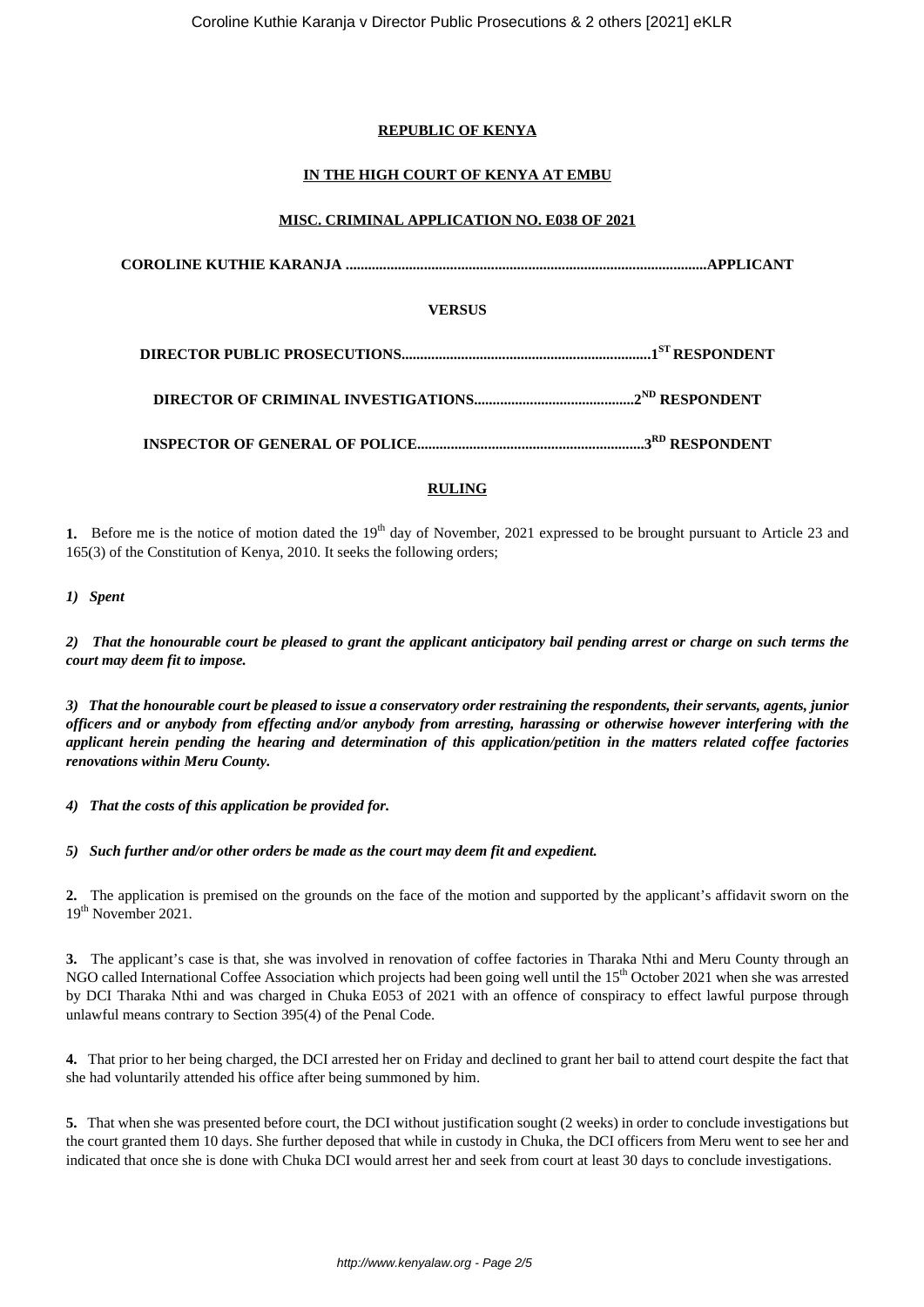**6.** It is her contention that the offence being investigated in Tharaka Nthi was the same as the one in Meru County. The DCI ought to have questioned her and did whatever investigation they wanted to do while she was in custody at Chuka and that being one entity, the DCI ought to have carried out all the investigation simultaneously since they knew she was in custody.

**7.** She deposed that when she attended Chuka Court for mention of her case on the 15<sup>th</sup> November, 2021 she was informed that the same DCI officers from Meru were looking for her to arrest and detain her. She averred that she is agreeable to attend to their offices whenever she is summoned but they should not lock or detain her purporting to carry out investigations. That she is ready and willing to cooperate with the investigators but if they arrest and detain her they will unjustifiably infringe on her fundamental rights and freedom enshrined in the Constitution of Kenya, 2010.

**8.** Further that, she suffers from hypertension and if she is detained during this Covid-19 pandemic will put her health and her life at a greater risk of contracting the deadly virus. She states that she cannot abscond or jump anticipatory bail if the same is granted since she already have a court bond in Chuka Criminal Case No. E059 of 2021 which is pending in court. She is ready and willing to adhere to all the terms of the anticipatory bail which may be granted.

**9.** The 1<sup>st</sup> respondent filed a replying affidavit, sworn by Leah Mati, a Senior Prosecution Counsel, on the 3<sup>rd</sup> day of December 2021 in which it opposes the applicant's application. The  $1<sup>st</sup>$  respondent noted that the applicant has not demonstrated how there is a serious breach of her fundamental rights by the respondents. That, prior to the institution of any charges against the applicant, investigations have to be carried out for the alleged offence(s) and therefore the application herein is pre-emptive because should the intended investigations culminate in an arrest, the same will be in a legal process in the Kenyan legal system and it does not in any way amount to infringement of the applicant's rights.

**10.** She deposes that the apprehension of the standard by the applicant does not meet the threshold of serious breach of her rights by the respondents as alleged or at all.

11. The 2<sup>nd</sup> and 3<sup>rd</sup> respondents did not file any response despite having been served with the application and the hearing notice, notifying them that the application was coming for hearing. They made no appearance in court.

**12.** The court has carefully considered the application and the affidavits both in support and in reply to the application. I have also considered the brief oral submissions that were made by counsel when the application came up for hearing.

13. I do note that the applicant seeks anticipatory bail and that the same is not opposed by the 2<sup>nd</sup> and 3<sup>rd</sup> respondents but that notwithstanding, this court has a duty to consider the merit of the application.

**14.** As rightly pointed out by Gikonyo, J., in the case of **Paul Ole Kuyana & Another Vs Director of Public Prosecution & 2 Others (Misc. Criminal Application No 2 of 2021),** anticipatory bail is a special relief in criminal cases and the core, character and the scope of anticipatory bail may be problematic requiring a careful stitching of the relief.

**15.** In Kenya, there are no specific provisions on anticipatory bail save for the constitutional provisions under the Bill of Rights.

**16.** The Constitution of Kenya 2010 provides for;

# *a) Bail of arrested person under Article 49(1)(h)*

#### *b) Appropriate relief under Article 23(3) for breach of the Bill of Rights*

**17.** In India a common law jurisdiction upon which our criminal procedure code is premised has a specific Section 438 on anticipatory bail which states as follows;

*(1) where any person has a reason to believe that he may be arrested on accusation of having committed a non bailable offence, he may apply to the High Court or to the court of session for a direction under this section that in the event of such arrest he shall be released on bail and the court may after taking into considerations, interalia the following factors namely;*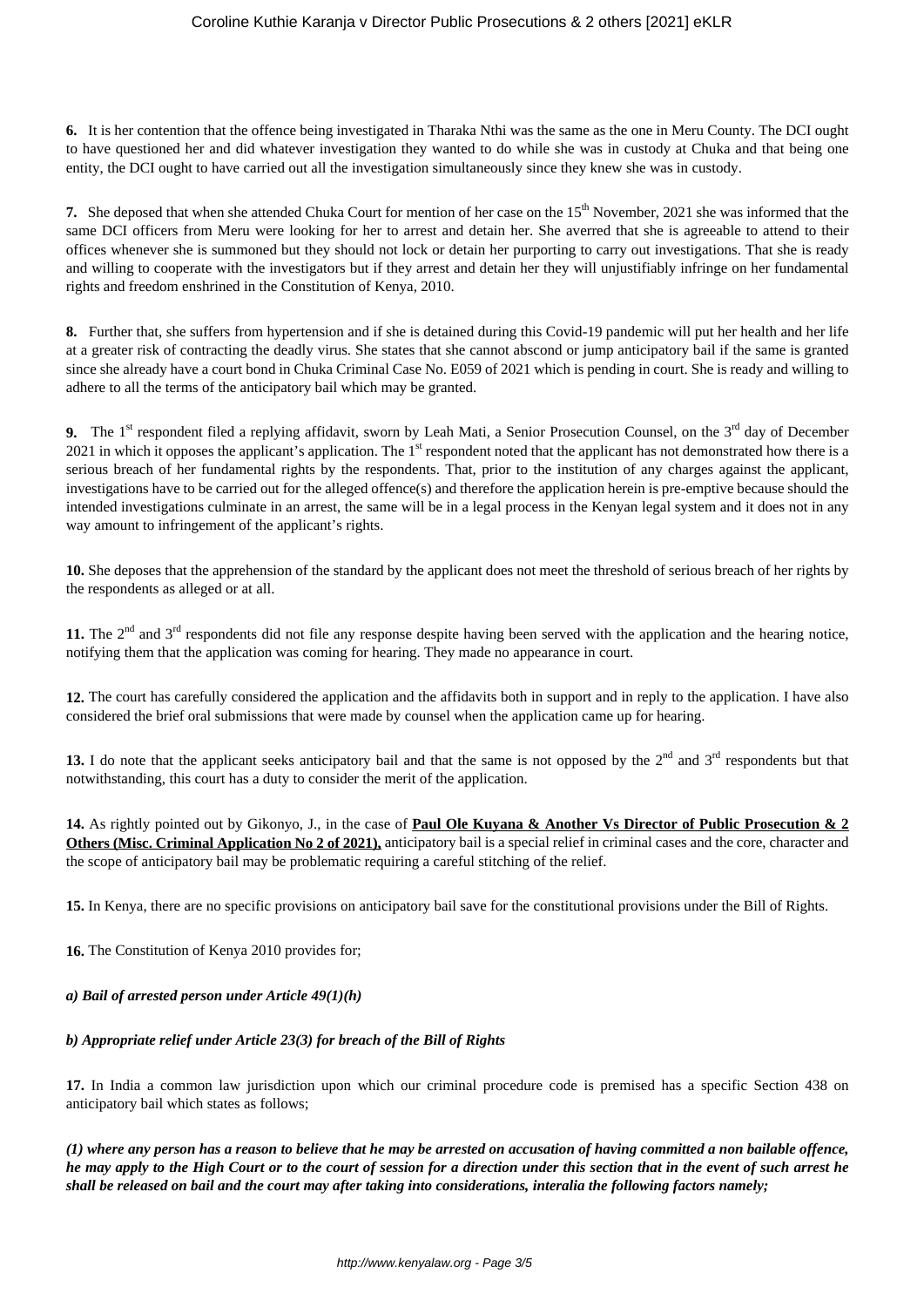### *1) The incident and gravity of the accusations*

*2) The antecedents of the applicants including the facts as to whether he has previously undergone imprisonment or conviction by a court in respect of any cognizable offence*

### *3) The probability of the applicant to flee from justice and*

## *4) Where the accusation has been made with the abject of injuring or humiliating the applicant by having him arrested, either reject the application forthwith or issue an interim order for grant of anticipatory bail.*

**18.** The Constitutional Court of India went further to consider the fundamental aspects of anticipatory bail to be of such importance and anchored on the right to life and liberty of a person.

**19.** As earlier stated, in Kenya, there are no specific provisions on anticipatory bail. However, where the remedy has been considered, the courts have applied the threshold for an application for violation or threatened violation of rights under Article 23 and 165(3) of the Constitution.

**20.** Under Article 29 of the Constitution, every person has the right to freedom and security of the person, which includes the right not to be - (a) deprived of freedom arbitrarily or without just cause.

**21.** The applicant herein contends that the officers of the 2<sup>nd</sup> respondent have been threatening to arrest her over the same offence that she was previously arrested for, and charged in Chuka court. She avers that there is no reason why the officers of the  $2<sup>nd</sup>$ respondent did not investigate the offence at the same time when she was arrested earlier.

**22.** In her submissions, counsel for the 1<sup>st</sup> respondent stated that the applicant is being investigated for a different offence but the fact is not contained in her replying affidavit.

**23.** In dealing with an application of this nature, it is the constitutional duty of this court to go to the lengths and breadths of the constitution to protect the rights and fundamental freedoms of Kenyans where need be, but it should be alive to its obligation not to curtail the other organs of state from carrying out their constitutional mandate. It is a very delicate balance which this court is expected to carry out.

## **24. Republic Vs Chief Magistrate Milimani & Another Exparte Tusker Mattresses Limited & 3 Others [2013] eKLR** states as follows;

*"However, before going to the merits of the instant application it is important to note that what is sought to be prohibited is the continuation of investigation other than a criminal trial. The court must in such circumstances take care not to trespass into the jurisdiction of the investigators or the court which may eventually be called upon to determine the issues hence the court ought not to make determinations which may affect the investigations or the yet to be conducted trial…., the High Court ought not to interfere with the investigative process conferred upon the police or the Director of Public Prosecutions unless cogent reasons are given for doing so."*

**25.** In the case of **Mandiki Luyeye Vs Republic [2015] eKLR,** the court held thus;

*"Similar sentiments were observed in the case of Eric Mailu Vs Republic and 2 Others Misc. Criminal Application No. 24 of 2013 in which it was emphasized that anticipatory bail would only issue when there was serious breach of a citizen's rights by organs of the State.* 

*Accordingly, it is salient that anticipatory bail is aimed at giving remedy for breach of infringement of fundamental constitutional rights in conformity with what the constitution envisages constitutes protection of fundamental rights and freedoms of a citizen. It cannot issue where an applicant labours under apprehension founded on unsubstantiated claims. The fear of breach of fundamental right must demonstrate the breach by acts and facts constituting the alleged breach".*